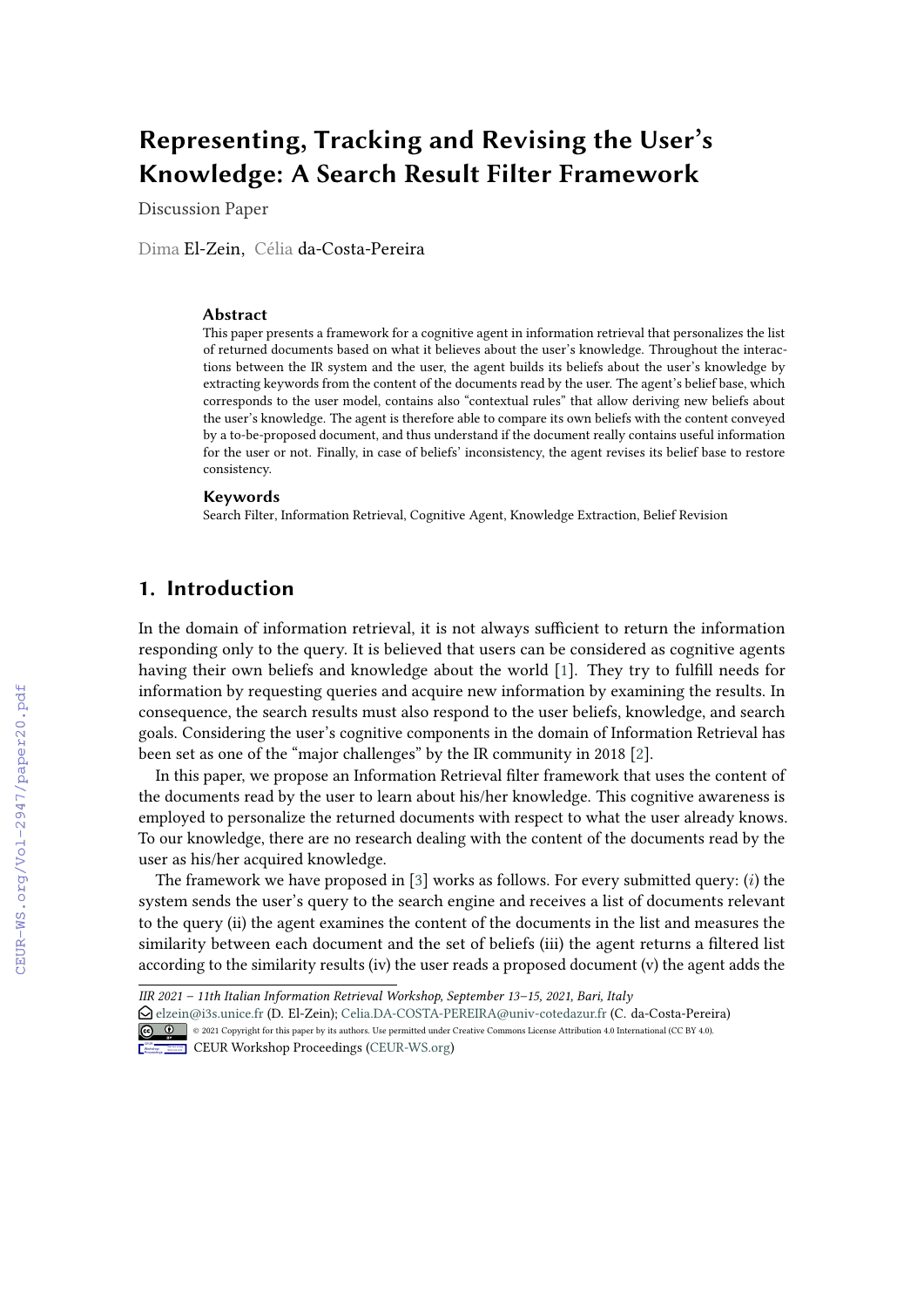keywords representing the read document as new beliefs (vi) A reasoning cycle is performed to derive new beliefs and revise the belief base if needed.

### **2. Proposed Framework**

The agent is modeled as a *Rule-based* agent that consists of beliefs (ground literals) and rules (Horn clauses). The beliefs represent what the agent believes about its user's knowledge. When the agent has  $\alpha$  in its belief base, it believes that the user knows that  $\alpha$  is true. If the belief base contains  $\neg \alpha$ , then the agent believes the user knows that  $\alpha$  is not true. On the other side, rules are the relationships between beliefs, that are used to derive new beliefs from the agent's existing ones. Rules have the form of  $\alpha_1 \& \alpha_2 \dots \& \alpha_n \rightarrow \beta$  where  $\alpha_1, \alpha_2, \dots, \alpha_n$  $(n\geq 1)$   $and$   $\beta$  are literals.  $\beta$  is called the *derived belief,* and each belief  $\alpha_i$  is a premise of the rule. The & symbol represents the logical *and* operator. During an agent's reasoning cycle, if all the premises of the rule are satisfed (the premise exists in the belief base), the rule is fred and  $\beta$  is added to the belief base. The rules will be considered static, their extraction/origin will not be discussed in this paper.

The agent acquires its beliefs about the user's knowledge from the documents the user has read. When the user reads a document  $d$ , the agent extracts the content of the document and considers it as an acquired knowledge by the user. We propose applying the RAKE - Rapid Automatic Keyword Extraction Algorithm - [\[4\]](#page-4-0) as an easy and understandable method, to extract the set of scored keywords representing the document. Those keywords will be associated with the agent's extracted beliefs. The belief base components are then both, the extracted and derived beliefs, and the rules.

We consider that a belief is gradual and an agent might have beliefs more entrenched (or accepted) than others. We defne a "degree" for beliefs to measure this entrenchment:

**Definition 1.** The degree of a belief  $\alpha$  is the degree to which the agent believes the user is knowl*edgeable about . It is represented by a decimal ranging between* 0 *and* 1*, where* 0 *means the lowest degree –the agent believes the user has absolutely no knowledge about*  $\alpha$ , and 1 *means the highest degree –the agent believes the user has the maximum knowledge about*  $\alpha$ *.* 

Let us define document  $d = \{(k_1; s_1) \dots, (k_n; s_n)\}$  as a set of tuples where  $k_i$  is the keyword extracted by RAKE and  $s_i$  is its related score;  $k_i$  will be associated with an **extracted belief**  $b_j$ *whose degree is calculated as follows:*

<span id="page-1-0"></span>
$$
degree(b_j) = \lambda \cdot \frac{s_i}{\max_{s_j \in d}(s_j)}.
$$
 (1)

In Equation [1](#page-1-0) the RAKE score of an extracted keyword is normalized then multiplied by an adjustment factor  $\lambda \in [0, 1]$  that weakens the magnitude of the degrees. The adjustment factor may vary based on diferent characteristics such as the trust on the document's source, for example.

This equation allows the calculation of the degree for *extracted beliefs* only. As for *derived beliefs*, their degrees will depend on the degree of premises that derived them. For that reason, we track the dependency between the beliefs by following the approach proposed by Alechina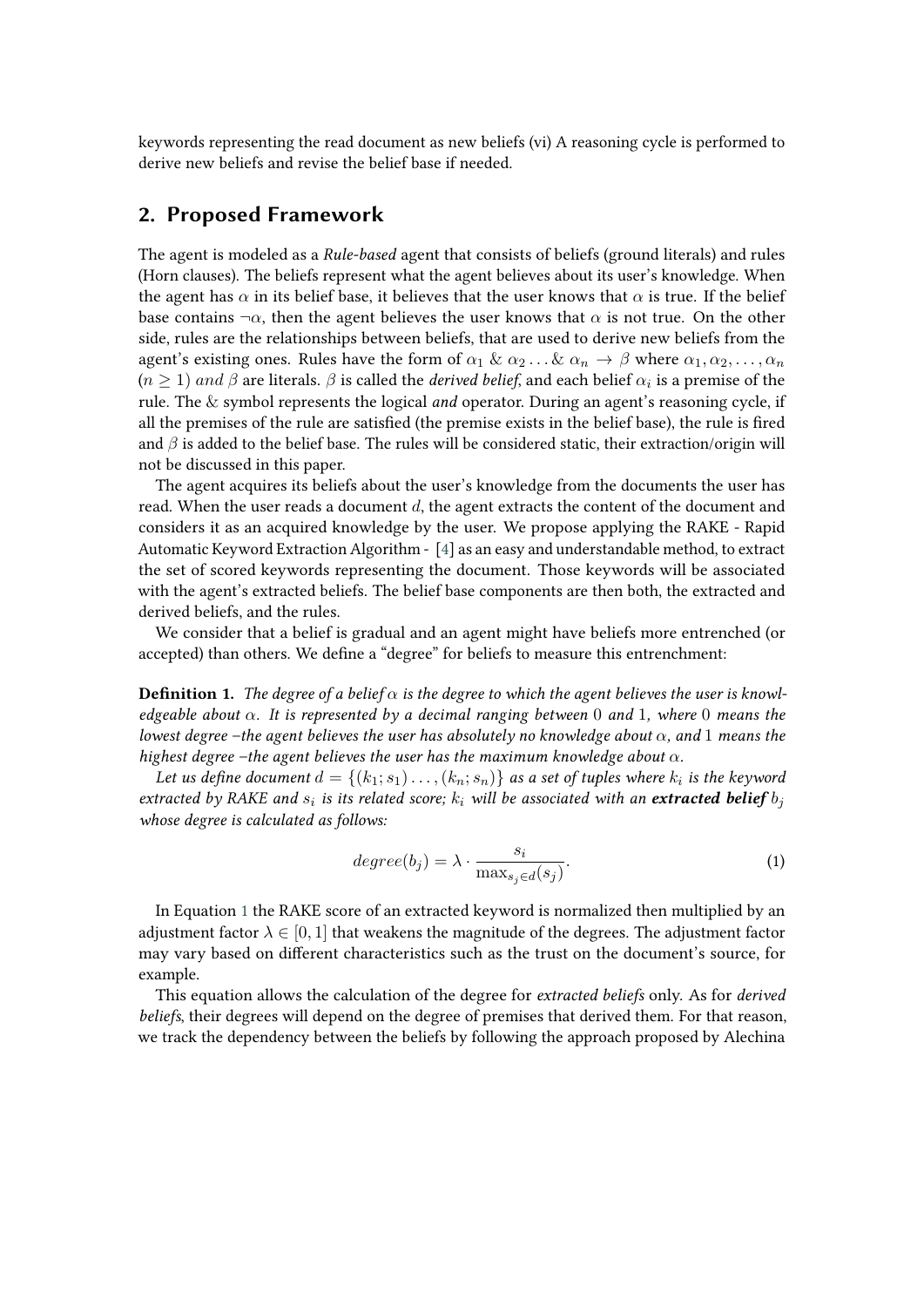*et al.* [\[5\]](#page-4-1) in which the dependency between beliefs is tracked as follows. For every fred rule instance, a *Justification J* will record: (i) the derived belief and (ii) a *support list*,  $s$ , which contains the premises of the rules. The dependency information of a belief has the form of two lists: *dependencies* and *justifcations*. A *dependencies list* records the justifcations of a belief, and a *justifcations list* contains all the Justifcations where the belief is a member of a support.

The degree value of a *derived belief* b,  $degree(b)$ , is equal to that of its highest quality justification.

#### **Defnition 2.**

$$
degree(b) = \max\{qual(J_0), \ldots, qual(J_n)\}\tag{2}
$$

**Definition 3.** *The quality of justification*  $J$ *,*  $qual(J)$ *, is equal to the degree of the least entrenched belief in its support list.*

$$
qual(J) = min\{degree(b) : b \in support \text{ of } J\}
$$
\n(3)

For example, suppose an agent has two beliefs *planets* and *stars* with degree equal to 0.5 and 0.7 respectively. The belief base has also a rule *planets* & stars  $\rightarrow$  *galaxies*. It means that if the agent "believes" in stars and planets, it will believe in galaxies. When the rule is fired, a Justification  $J_1$  denoted as  $(galaxies, [planets, stars])$  will be added; *galaxies* is the derived belief and [*planets, stars*] is the *support* list. The *quality* of  $J_1$  is equal to  $min{degree(planes)}$ ;  $degree(stars)$ } = 0.7.  $J_1$  is in the *dependencies* list of *galaxies* and in the *justifications* list both *planets* and *stars*.

While the agent is acquiring more information about the user, it is adding more beliefs to its belief base. The beliefs might be new, already existing, or contradicting with the existing ones; that calls for the need of revising beliefs to ensure the belief base is consistent.

Belief revision is the process of modifying the belief base to maintain its consistency whenever new information becomes available. We follow the AGM belief revision theory [\[6\]](#page-4-2) that defnes postulates a rational agent should satisfy when performing belief revision. We consider a belief base K and a new piece of information  $\alpha$ . K is inconsistent, when both  $\alpha$  and  $\neg \alpha$  are in  $Cn(K)$ , or  $Cn(K) = \perp$ , or both  $\alpha$  and  $\neg \alpha$  are logical consequences of K. Three operators are considered: *Expansion*  $K + \alpha$ : adds a new belief  $\alpha$  that does not contradict with the existing beliefs. *Contraction*  $K \div \alpha$ : removes a belief  $\alpha$  and all other beliefs that logically imply/entail it. *Revision*  $K * \alpha$ : adds a belief  $\alpha$  as long as it does not cause a contradiction in K.

In our framework, if the addition of a belief  $\alpha$  will cause inconsistencies in K (because of the existence of a  $\neg \alpha$ ), the priority/preference is given to the belief with the higher degree: In case  $\alpha$  has the higher degree, the revision operation starts with minimal changes in K to make it consistent with  $\alpha$ , contracts  $\neg \alpha$ , then adds  $\alpha$ . If  $\neg \alpha$  was a derived belief, we do not contract other beliefs that derived  $\neg \alpha$ , as long they are consistent with the remaining beliefs (*minimal change*) – *coherence approach* [\[7\]](#page-4-3). In other words, we only contract the belief in question with its related justifcation(s), without contracting neither the rule's premises nor the rule itself. In case  $\neg \alpha$  had the higher degree, then the addition of  $\alpha$  is discarded.

The filtering process is based on the similarity  $Sim(B, d)$  between the agent's set of beliefs  $B = \{(b_1; degree(b_1)), \ldots, (b_m; degree(b_m))\}$  and the content of a proposed document  $d =$  $\{(k_1; s_1), \ldots, (k_n; s_n)\}\)$  to be proposed to the user. We propose a similarity measure that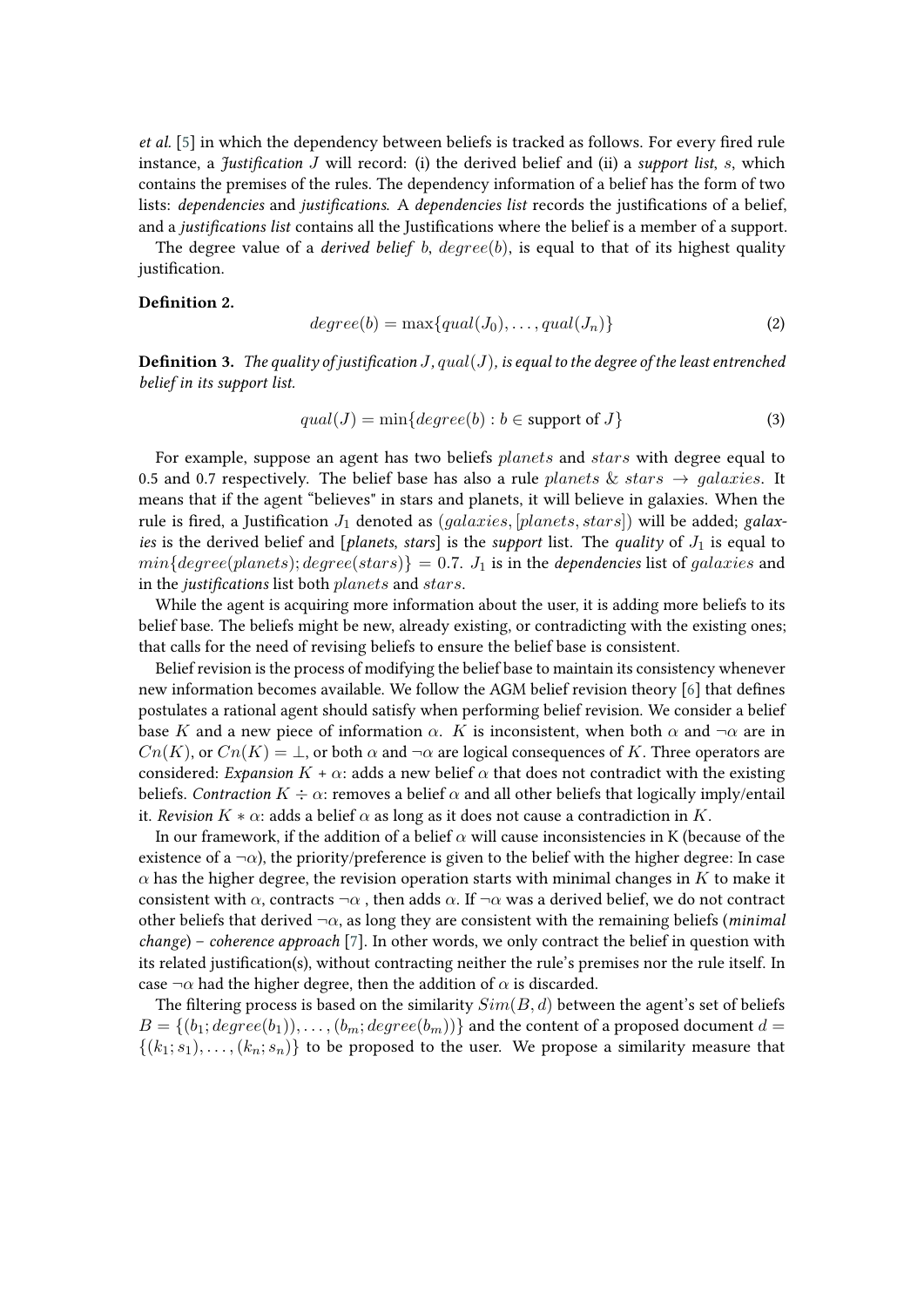considers the degrees of the intersected beliefs and the knowledge in the document. The formula is inspired by the similarity function proposed by Lau *et al.* in [\[8\]](#page-4-4). Let us consider  $S$ , the set of keywords appearing both in d and in B defined by  $S = \{k_i \in d : extent(B, k_i) > \}$  $0 \vee extent(B, \neg k_i) > 0$ .

$$
Sim(B, d) = \begin{cases} \frac{\max\{\sum_{k_i \in d} [extent(B, k_i)) - extent(B, \neg k_i)], 0\}}{|S|} & \text{if } |S| \neq 0\\ 0 & \text{otherwise.} \end{cases}
$$
(4)

The  $extend(B, k_i) = degree(k_i)$ , if  $k_i \in B$ ; and 0 otherwise. The similarity formula "rewards" the documents containing common keywords with the set  $B$  and penalizes those containing keywords whose corresponding negated beliefs are in  $B$ .

We set a cutoff value  $\gamma$  for  $Sim(B, d)$  that allows to decide whether the knowledge inside a document is similar to a set of beliefs or not. The flter is used according to the intended application: when the purpose of framework is reinforcing the user's knowledge, then documents that are "close" to the agent's beliefs will be returned. The documents having a similarity score greater than the cutoff will be returned to the user. Contrarily, when the framework is employed for novelty, the documents having similarity below the cutoff will be returned.

#### **3. Conclusion**

This paper proposed an innovative framework for a rule-based information retrieval agent which relies on its cognitive abilities to learn about the user's knowledge. This information is used to propose new/relevant documents accordingly. The components of the framework are: (1) Rule-based module, modeling the agent's beliefs and rules. It performs inference reasoning about the user's knowledge, calculates the entrenchment degrees and tracks the dependency between them. It also revises the beliefs if needed, to maintain consistency. (2) Knowledge extractor module, extracting knowledge from the documents read by the user. (3) Result fltering module, compares the content of the potential to-be-proposed documents to the user's knowledge and select the "useful" ones to be returned to the user.

For future work, we aim to take into account the confdence in the sources of the documents, which will probably afect the degree of entrenchment of a belief. Another possible extension could be to integrate some semantic analysis to deal with semantically similar content.

### **References**

- [1] M. da Costa Móra, J. G. P. Lopes, R. M. Vicari, H. Coelho, Bdi models and systems: Bridging the gap., in: ATAL, 1998, pp. 11–27.
- [2] J. S. Culpepper, F. Diaz, M. D. Smucker, Research frontiers in information retrieval: Report from the third strategic workshop on information retrieval in lorne (SWIRL 2018), SIGIR Forum 52 (2018) 34–90.
- [3] D. El Zein, C. da Costa Pereira, A cognitive agent framework in information retrieval: Using user beliefs to customize results, in: The 23rd International Conference on Principles and Practice of Multi-Agent Systems, 2020.